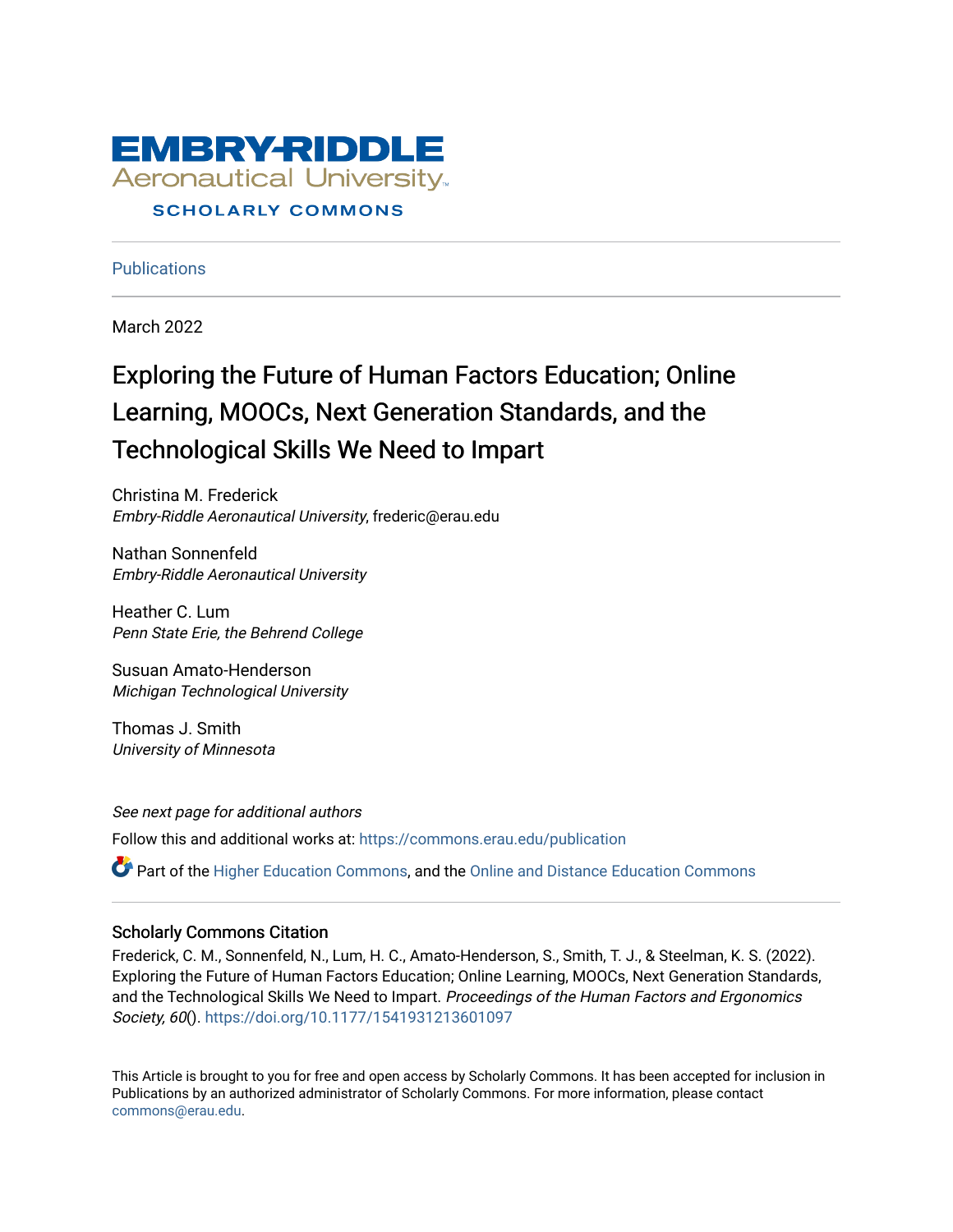# Authors

Christina M. Frederick, Nathan Sonnenfeld, Heather C. Lum, Susuan Amato-Henderson, Thomas J. Smith, and Kelly S. Steelman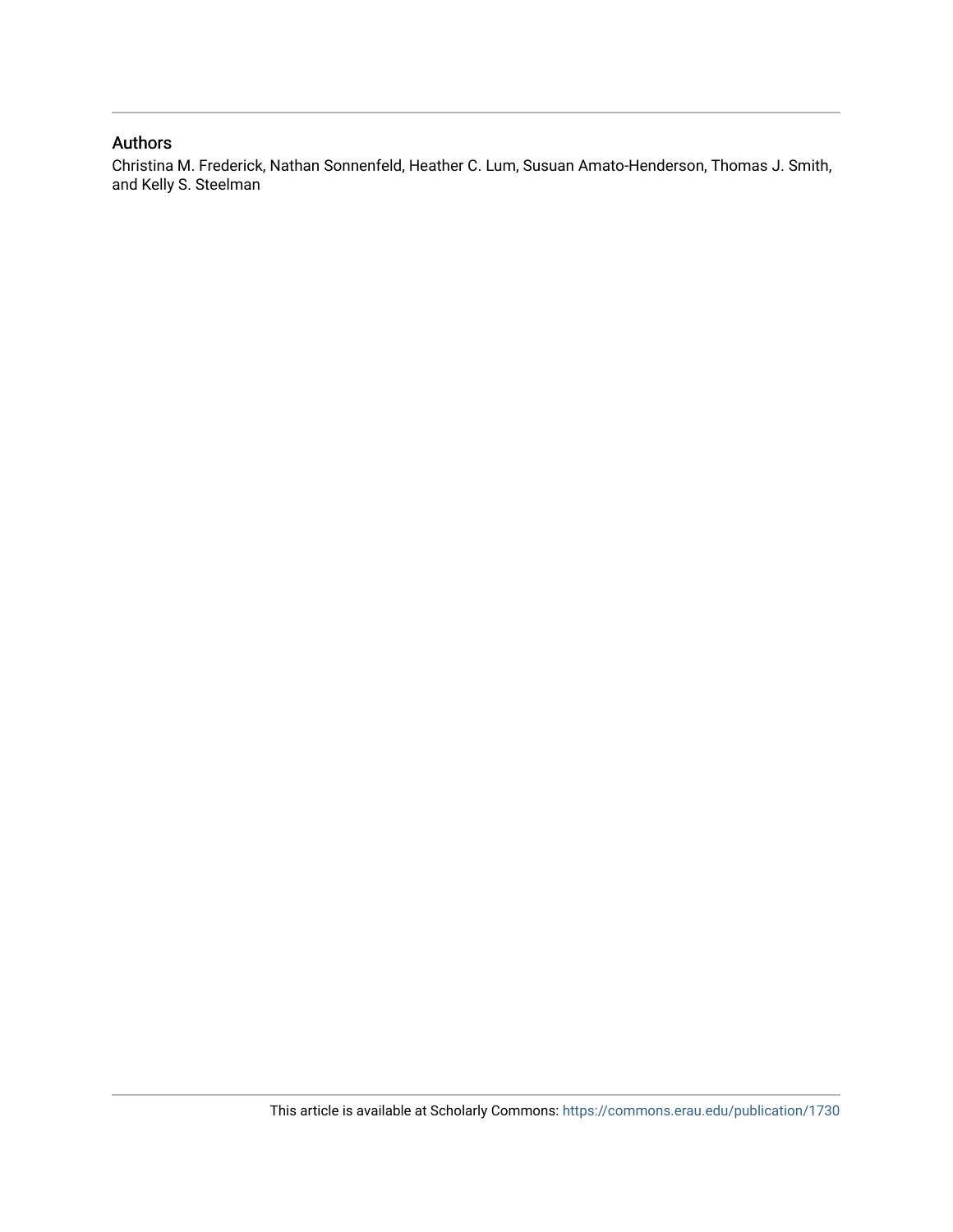# **Exploring the Future of Human Factors Education; Online Learning, MOOCs, Next Generation Standards, and the Technological Skills We Need to Impart**

Heather C. Lum<sup>1</sup>, Kelly S. Steelman<sup>2</sup>, Christina M. Frederick<sup>3</sup>, Nathan A. Sonnenfeld<sup>3</sup>, Susan Amato-Henderson<sup>2</sup>, & Thomas J. Smith<sup>4</sup> *1 Penn State Erie, The Behrend College, <sup>2</sup> Michigan Technological University, <sup>3</sup> Embry-*

*Riddle Aeronautical University, University of Minnesota4*

*Abstract-* The objective of this panel was to examine how the future of human factors education is changing given the influx of technology, a push for online learning, and adapting to the changing market. The panel will begin by *Heather Lum* briefly giving an overview and the precipice for this discussion panel. The panelists then provided their views and experiences regarding this topic. *Kelly Steelman* will discuss the potential for MOOCs and other online formats to create faster and more flexible postgraduate programs. *Christina Frederick* will discuss her perspectives on the technological skills we should be equipping our human factors graduates with to be successful. *Nathan Sonnenfeld* will give his unique take on this as an undergraduate student currently obtaining a human factors education. *Susan Amato-Henderson* will discuss the Next Generation Science Standards and the ramifications for educators. Lastly, *Thomas Smith* will focus on the advantages and disadvantages of online learning at the K-12 level. Dr. Lum will foster discussion among the panelists and questions from the general audience. Discussion time: 90 minutes.

#### **INTRODUCTION FROM THE PANEL ORGANIZER**

#### **Heather C. Lum,** *Assistant Professor of Psychology, Penn State Erie, The Behrend College*

What is the future of human factors education? This is a question that we as educators are constantly grappling with. Those of us in thick of it, teaching at the K-12, undergraduate, and graduate levels, tend to get bogged down in the day-to-day responsibilities of our profession. But it behooves us to take a step back from time to time and think about where we are going as a field and how human factors education is changing, growing, and expanding. At the 2010 HFES conference, a discussion panel was organized on the subject of the future of human factors education (Brill, Andre, Beith, Boehm-Davis, Gawron, & Mayhorn, 2010). The focus was meeting marker demands for human factors professionals, developing flexible curricula, encouraging domain specific knowledge, while also supporting the more traditional scientist-practitioner model of learning. We have decided to expand this discussion from six years ago with an emphasis on how the future of human factors education is changing given the influx of technology, a push for online learning, and adapting to the changing market. One glance at the HFES Educational Resources page under "Academia" and it says that the "the two main skills necessary for success in academia are focus and creativity." (HFES.org, 2016).

That is easier said than done when we as educators are being pulled in so many directions and have ever increasing deadlines and demands on us. Where are we now and where are we headed as educators and importantly how is it affecting the future of human factors? This panel will address these questions from the administration, educator side, and student perspectives.

# **DISCUSSANT PERSPECTIVES**

#### **Kelly S. Steelman, Ph.D., Assistant Professor**  *Michigan Technological University Toward Faster and More Flexible Postgraduate*

*Training in Human Factors.* 

Rising costs of college tuition coupled with growing industry demands for specialized training means that students are seeking ways to hone their skills and add to their credentials without amassing large amounts of debt or delaying their entry into the workforce. Accordingly, graduate certificate programs and accelerated masters programs are becoming extremely attractive options for our students. At Michigan Tech, for example, our accelerated programs allow students to complete their bachelor's and master's degrees in five years. We currently offer accelerated programs in 18 areas, and we are exploring this option for human factors.

The question here, though, is what role MOOCs and other online platforms will play in the future of human factors education. Will these new platforms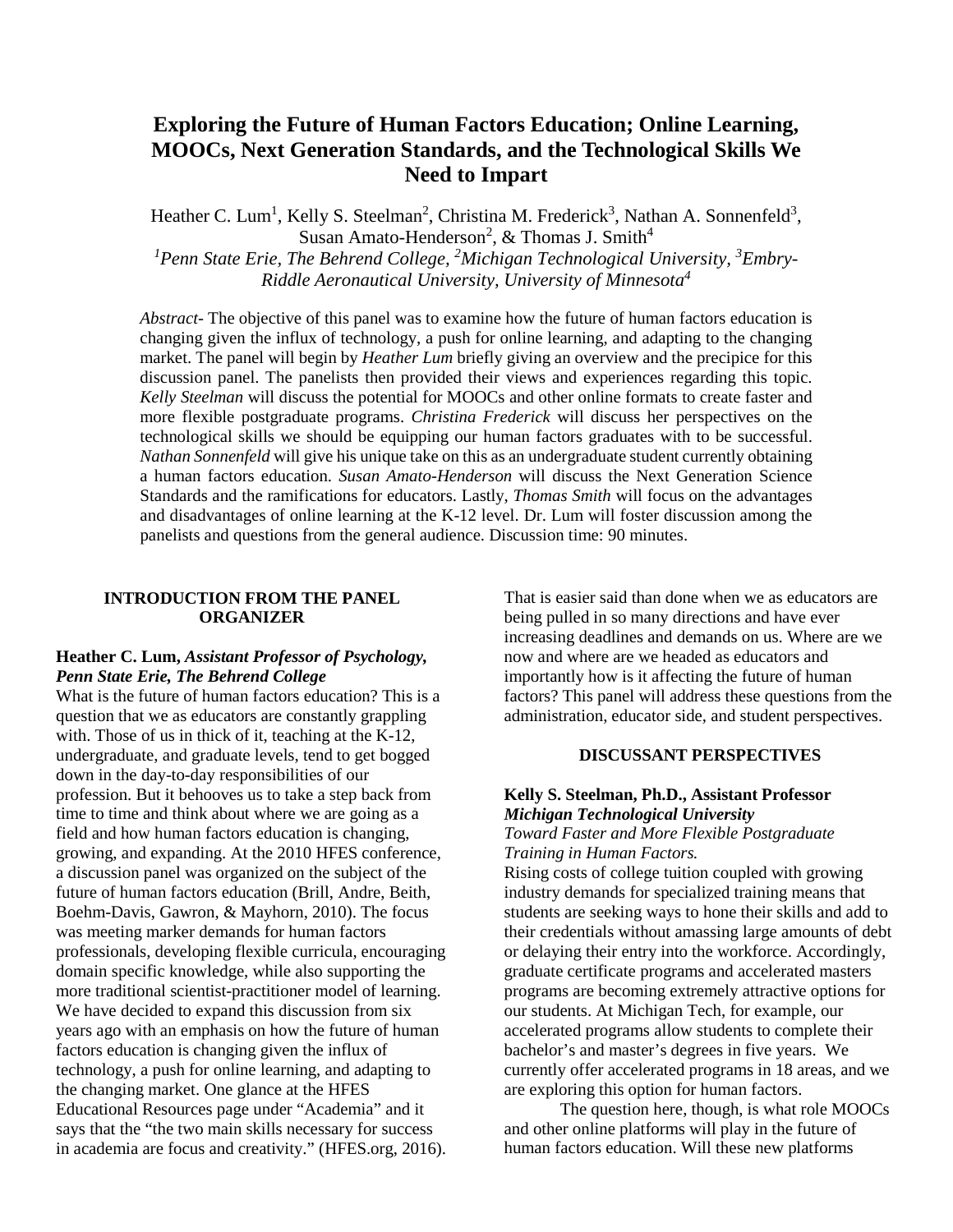supplant traditional in-person, university-based programs? Probably not. But, I do think these platforms can help us make our current programs more flexible and will allow students to complete postgraduate certificates and degree programs faster, and in some cases, while simultaneously gaining industry experience and insight.

For example, many current accelerated degree programs require students to remain on campus for five years. Integrating some online components into the program would allow students the flexibility to take courses while participating in internships or co-ops. In some cases, students may be able to go on the job market immediately following the completion of their bachelor's degree and complete their remaining master's requirements while working.

Flexible online programs may also be attractive to companies seeking professional development or continuing education opportunities for their employees. Although MOOCs may meet this need to some degree, the massive and open components of MOOCs disallow tailoring these classes to meet the needs of specific employers. Many MOOCs, due to the number of students, also have very little instructor-student or student-student interaction. Smaller, closed online courses may better serve the interests of companies by providing tailored curricula and the opportunity for employees to freely address and discuss company- or industry-specific human factors issues.

The potential, though, to teach online courses simultaneously to current undergraduate students and to industry employees may be one of the most enticing reasons for integrating online courses into postgraduate human factors training. Traditional college students would greatly benefit from discussing real-world human factors issues with engineers, scientists, and psychologists actively working in their fields. This opportunity would provide them with a perspective that students may not otherwise receive through interactions with their academic instructors or university peers. Industry employees, likewise, may benefit from the fresh perspective, energy, enthusiasm, and skill sets of undergraduate students.

#### **Christina M. Frederick, Ph.D., Graduate Program Coordinator and Professor,** *Embry-Riddle Aeronautical University*

#### *High Tech, Hands on and in Perspective: The Future of Human Factors Education.*

As the Program Coordinator for a Master's and Ph.D. program in Human Factors, the future of our curriculum confronts me on a daily basis. Just twenty-five years ago, graduate students roamed the stacks in libraries and made photocopies of articles they needed, while the computers used to do statistical analysis were primarily

mainframes. Today, information can be obtained online, statistics are done on laptops in labs and technologies that humans can use have grown enormously. Our mission, however, is still the same: To educate human factors' students with a depth of knowledge in the field both past and present, and to prepare them for excellence in their chosen workplaces. How do we do this?

There is no doubt we need to equip our graduates with technology-rich skills and the ability to communicate and customize technologies for human users. What this means is first, we should require some level of programming skill in our graduates. Programming skills allow for a deeper understanding of technology, as well as the development of logic and reasoning skills. Our students don't need to be expert programmers, but in order to understand and communicate human needs on a team with engineers and programmers, they need to have some knowledge of how technologies work. Second, we need to provide them with the technologies themselves to use and practice with before they enter the workplace. At my institution, we recently equipped a lab with virtual reality devices, a 3d printer and a drawing tablet. Students have the ability to create new designs and products, bring them to life, and test them within the latest virtual environments. We've assigned students to master technologies that are of interest to them and then transfer that expertise to their peers. We've also promoted interdisciplinary collaboration in our labs with engineering students who need to develop skills in the same areas, but who interact with technologies and on projects using a slightly different prospective. Third, required classes in usability, ergonomics and user experience should be in place, with hands-on components, in every HF graduate program, Master's or PhD level.

Last, it is important to make sure students not only can use technology as it evolves, they still need to place that knowledge in a more global perspective. We created a seminar class that looked at emerging technologies and the human, social and organizational challenges faced when these technologies are introduced. Students read about the history of technology, where we are at present, and where we are likely to go. The focus on class was on in depth discussion and understanding of trends. The class was lively and engaging. Students commented on how important ti was, not only to use the technologies available, but to be able to see how and where they fit in the world today and follow the myriad of possibilities, good and bad, technologies present for the future. This type of understanding provides the foundation for a technologically rich learning environment and in many ways is the glue that holds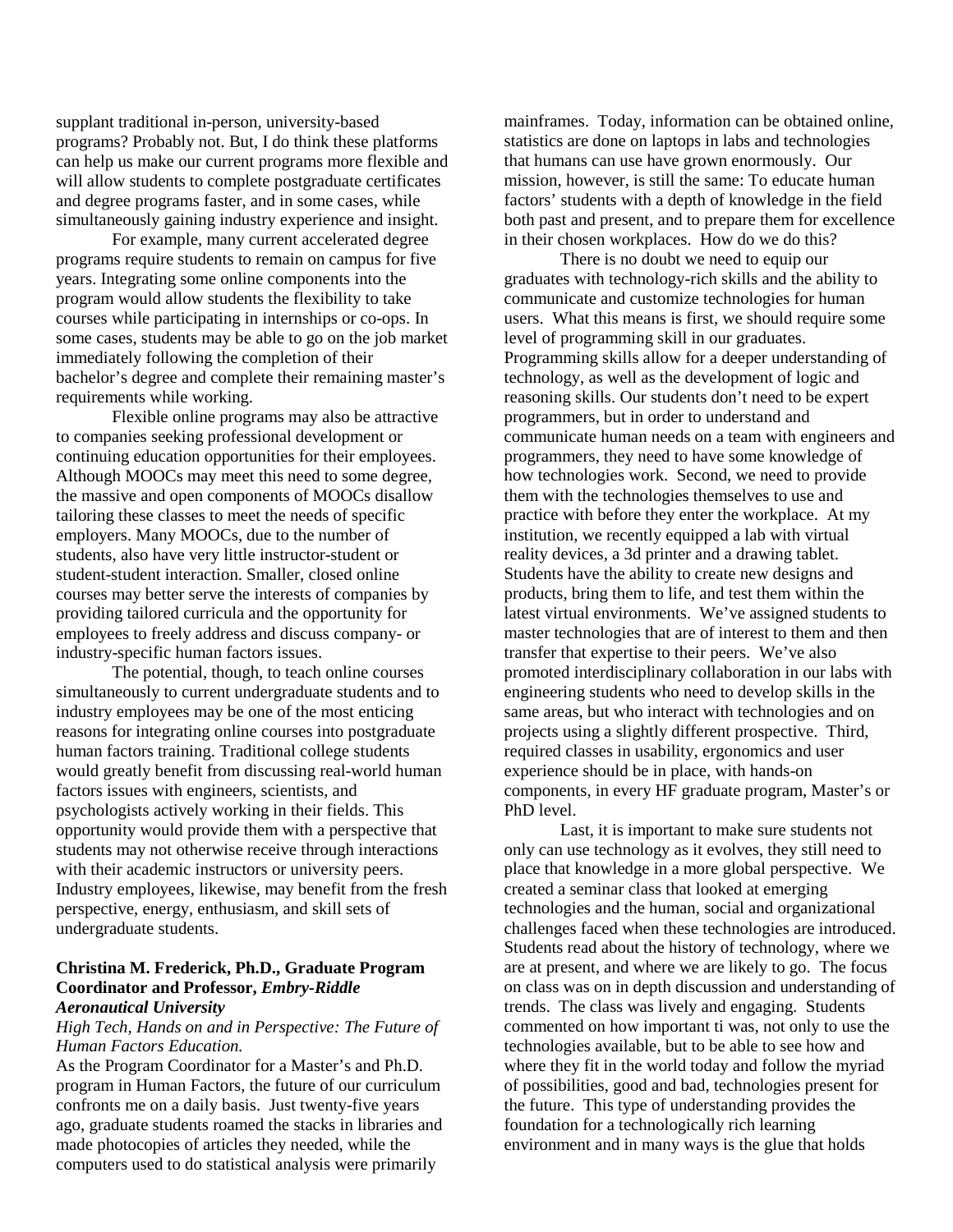skill sets together, providing coherence and support for those applied experiences.

#### **Nathan A. Sonnenfeld,** *Undergraduate Student & President of the ERAU Human Factors Student Chapter, Embry-Riddle Aeronautical University*

*A Voice Beckons: Defense and the Future of Education.* Foremost, I believe that it is overdue to recognize education alone as the true foundation of global sustainability, supporting the pillars of social, environmental, and economic resilience in addition to their macro-ergonomic interactions. Moreover, if we are to improve public education for future generations - not watch it degenerate as in Chicago and Detroit – we must regard our students with rigor equal our soldiers. Both are the gatekeepers to our nations' future prosperity.

The goals of public education are not the same as those of military training, as stated by a nationallyrecognized author and expert on education at a recent Q&A session at our university – we cannot afford to clench on to this unfounded conviction. It is the responsibility of the individual to explore their own interests and passions – to be curious, to discover oneself and their place in the world. It is the responsibility of educational institutions to empower those individuals to attain mastery over those passions, to guide them to become experts in whatever professions, trades, or skills they desire along the way. To bequeath expertise – such is the goal of any given military training regimen - and such is the goal of educators and their institutions.

The Department of Defense understands these similarities. In spite of this, public education's adoption of innovation from within the defense community – which, through training research and technological development, has directed innovation in education for longer than most care to realize – moves at a snail's slither.

The fundamentals of serious gaming and gamification have existed within military training since Kriegsspiel. Distributed virtual simulations have been in use for military training since SIMNET. The defense community would shock contemporary opponents of Pressey's "teaching machine" with the extensiveness and effectiveness of today's adaptive intelligent tutoring and training systems. Systems like those used in DARPA's Education Dominance program, which created IT experts in months not years, effectively demonstrated that students with adequate training – adequate education – can outperform those with even ten years of experience in the field. Systems which may take decades to effectively implement in K-12 education, let alone contemporary academia.

For the sake of future generations, we can only hope that efforts such as DARPA's recent ENGAGE

program, federal funding of an ARPA-ED, or a paradigm-shift from the reactionary position of the powers that be can increase the speed of adoption for these innovations. This paradigm-shift begins with the educators and administrators. Especially those in the human factors domain, where we are fully aware of the breadth and depth of human-computer interaction and training research, and of our lack of effort in its application.

In all of my years of education, I have yet to experience the flipped classroom, engaging online courses, effective mixed courses, or real options to testout of subjects I already knew. AP and IB program courses were only variably challenging until the final examinations. Never was I required to learn a programming language in K-12 or made aware of its value. MOOCs are hardly a worthwhile option for a student like me because there are very few accredited degrees built upon them, and few if any MOOCs are integrated with the simulations needed to make them any more engaging than a traditional lecture. There is no reason why we, when we deeply care about education, refuse to act by immediately changing the way that we educate and create experts. I am just one of an excess of students that feels this way, jaded by our shared experience. In spite of this, the future of education remains bright:

A few favored avatars of a digital tutor will be guiding students through personalized interactive lectures and vivid simulations in the comfort of their own homes; aided by real-time emotional and cognitive state recognition systems that assist the intelligent tutor in adapting the content and its difficulty to elicit the appropriate levels of engagement and cognitive load for the students' needs. Automatic speech recognition and multimodal interfaces allow for dialog and almost human interactions with the digital tutor. Through ubiquitous mobile access and social networks, peer mentors and classmates with similar interests are available to help or discuss tangent topics in a moment's notice. Educational analytics allow for the optimization of instructional design and training strategies, while content is updated regularly toward preparing students for success in a society twenty years in the future. Student are encouraged to take their time with difficult material, as performance is assessed in real-time rather than by intermittent examination. Students move on to subsequent material as they demonstrate mastery of the prerequisite; those which acquired KSAs from independent study will quickly accelerate through any module of learning. Attending an almost platonic academy to work in teams on applied projects, students work individually with a teacher if needing extra assistance. Projects are related to current global goals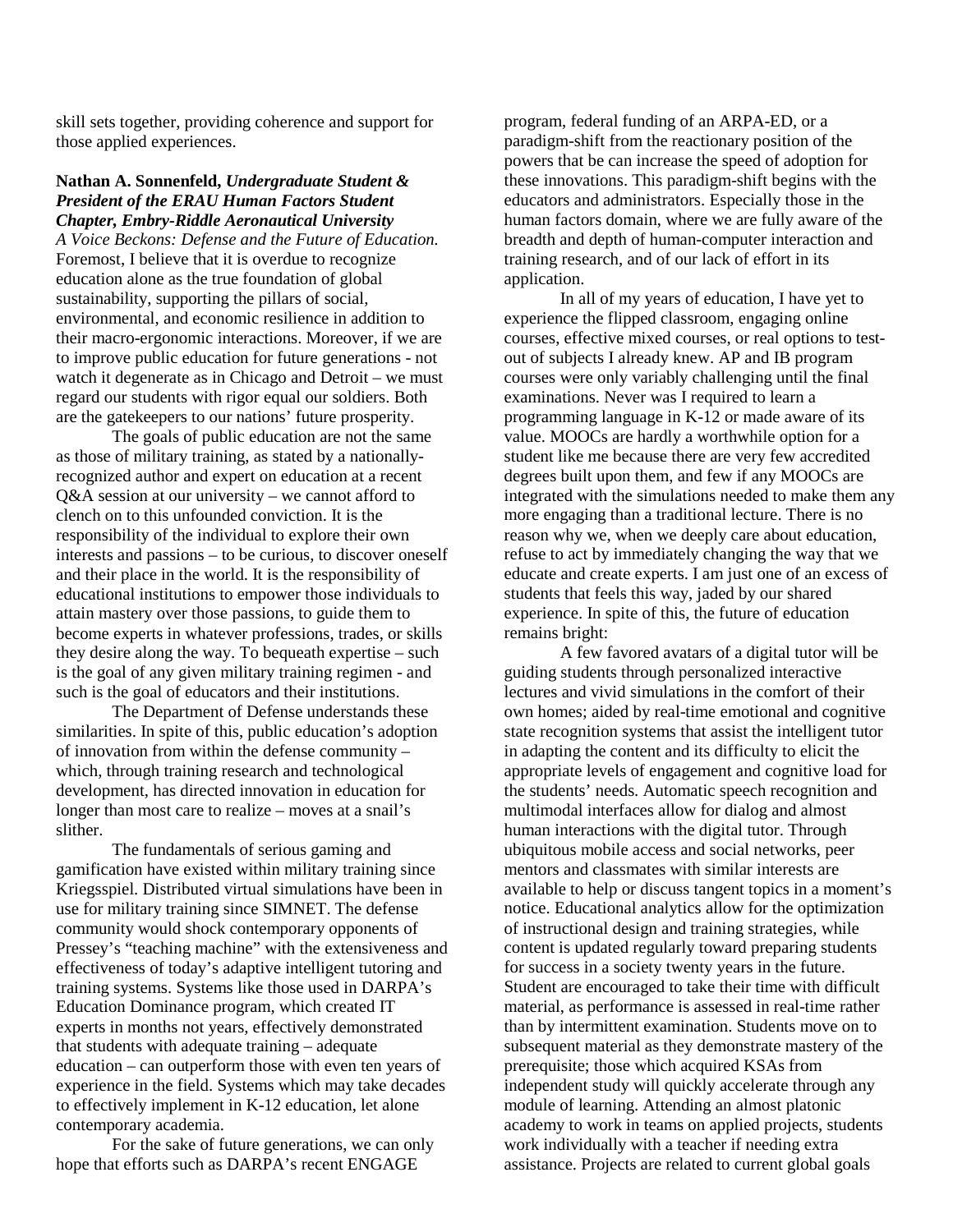and local community issues, each eligible to compete internationally for prize seed money to fund future startups. Students graduate, excited for the future, understanding the value of STEM and how it may apply to their future passions, whatever they may be.

A voice ahead beckons us, the faint call of the defense community. For now, we stumble in the darkness, trying to find any path that takes us to that bright future – guided only by the dim candlelight of the human factors perspective.

#### **Susan Amato-Henderson, Ph.D.** *Chair of the Department of Cognitive and Learning Sciences, Michigan Technological University*

*Next Generation Science Standards: Implications for Human Factors Education and Careers.* The Next Generation Science Standards (NGSS), released in April 2013, are based upon the National Research Council's (NRC) Framework for K–12 Science Education and were designed to provide internationally benchmarked science standards that seamlessly apply across K-12 grade levels and core science areas. The development of the NGSS were, in part, prompted by the leaky STEM pipeline. According to the NRC:

> *We anticipate that the insights gained and interests provoked from studying and engaging in the practices of science and engineering during their K-12 schooling should help students see how science and engineering are instrumental in addressing major challenges that confront society today, such as generating sufficient energy, preventing and treating diseases, maintaining supplies of clean water and food, and solving the problems of global environmental change. (NRC 2012, p. 9).*

One of the novel aspects of these new standards is the role of teaching "engineering" at K-12 levels. Specifically, one of the noted advances of the new standards is that "Science and engineering are integrated into science education by raising engineering design to the same level as scientific inquiry in science classroom instruction at all levels, and by emphasizing the core ideas of engineering design and technology applications." (The Next Generation Science Standards, Executive Summary, p. 1). The standards also emphasize the importance of integrating content learning with practice, which enhances learning through contextualizing science. For each disciplinary core, multiple science and engineering practices are offered, emphasizing the real-world nature of science. The definitions of "engineering" and "technology" are broad, implying the necessary knowledge than any literate citizen would need. As such, engineering is defined as a

"systematic practice for solving problems", and technology as "the result of that practice".

The ramifications of the NGSS on institutions of higher education is that both administrators and faculty have to be familiar with the performance expectations and learning progressions that underlie the standards so that college instruction can build on the knowledge and skills that students gain through NGSS. Students entering post-secondary institutions will have experienced science education in a whole new way – deeply, integrated across disciplines and with engineering, and from an active, problem solving and hypothesis testing approach. What can we do to build on this new level of preparation at the post-secondary level? More specifically for this presentation, though, are what ramifications exist for the educational pathways and careers in HF?

Through discussion, we will examine implications of NGSS students' previous educational experiences, such as their experiences with: integrated cross-disciplinary STEM learning experiences, technological innovations aimed at solving societal problems, research-based learning experiences in which problem solving skills are enhanced, systems level thinking, and the integration of engineering across learning experiences. Possible implications include the need for more 5th year M.S. programs as students entering post-secondary education will have been exposed to the concepts and ideas of "mixed" or interdisciplinary fields and will look for these types of programs in their college selection criteria, enhanced problem solving abilities as post-B.S. level students pursue higher educational opportunities, how online learning opportunities may have to change to meet the needs of learners, and how our accreditation of HFES programs may need to change.

# **Thomas J. Smith, Ph.D***., CHFP, School of Kinesiology, University of Minnesota*

*Online Education in K-12 Classrooms - the Good, the Bad and the Ugly.*

Over the past two decades, provision of online courses has become a regular and widely accepted mode of instruction in the world of higher education – for example, online enrollments have continued to grow at rates far in excess of the total higher education student population, such that an estimated one in four higher education students now take at least one course online (Allen & Seaman, 2010).

In contrast, implementation of online learning environments in K-12 schools has remained comparatively modest, despite calls for much wider application of this technology, plus strong endorsement from the Gates Foundation (Mangu-Ward, 2010). Based